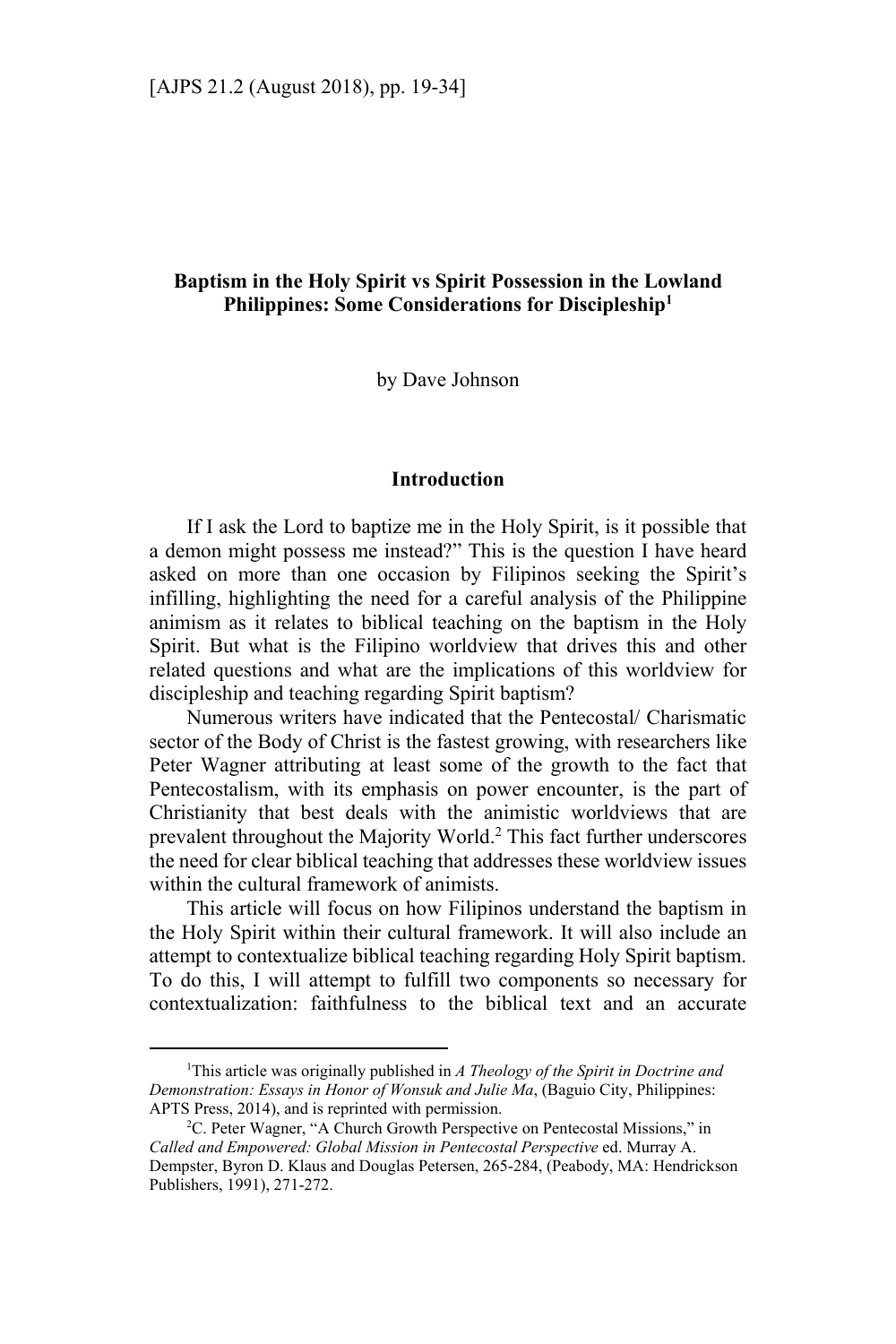exegesis of Filipino culture. Dean Gilliland writes that "contextualization declares that truth, however absolute, cannot be abstracted from the particularity of the context."<sup>3</sup> The understanding here is that the message of the gospel, including Spirit baptism, must be relevant and understandable within the cultural framework of the receptor because, regardless of how the message is communicated, the receptors will interpret it according to their worldview. If the Gospel message is not conceptualized within that framework, the distortion of the message and the resultant syncretism and heresy are virtually guaranteed.

## **Research Questions**

This study will attempt to answer two simple questions. First, when Filipinos from an animistic background hear about the Spirit baptism, how do they understand it within their worldview? Second, what does the Bible say about the baptism of the Holy Spirit that answers the concerns of Filipinos?

#### **Scope and Limitations**

Virtually all writers in the field agree that the similarities between the lowland cultures of the Philippines greatly outweigh the dissimilarities, mainly due to nearly 450 years of Roman Catholicism that has deeply impacted the lowlands. Also, the author's nearly twenty years of missionary experience in the lowlands confirms that although this field research is limited to the Waray people of Leyte and Samar, this essay is relevant throughout the lowlands.

Much research is available on the Filipino's view of the spirit world and the activities of the spirit beings that occupy it. Likewise, the literature available on a Pentecostal understanding of the Holy Spirit is numerous. This essay will focus primarily on issues related to Holy Spirit Baptism, which is defined here as subsequent to salvation and is evidenced by speaking in unknown tongues and with the purpose of empowering the believer to live a sanctified life and be an effective witness for Christ.

<sup>3</sup> Dean Gilliland, ed., *The Word Among Us: Contextualizing Theology for Mission Today*. (Dallas: Word Publishing, 1988), 59.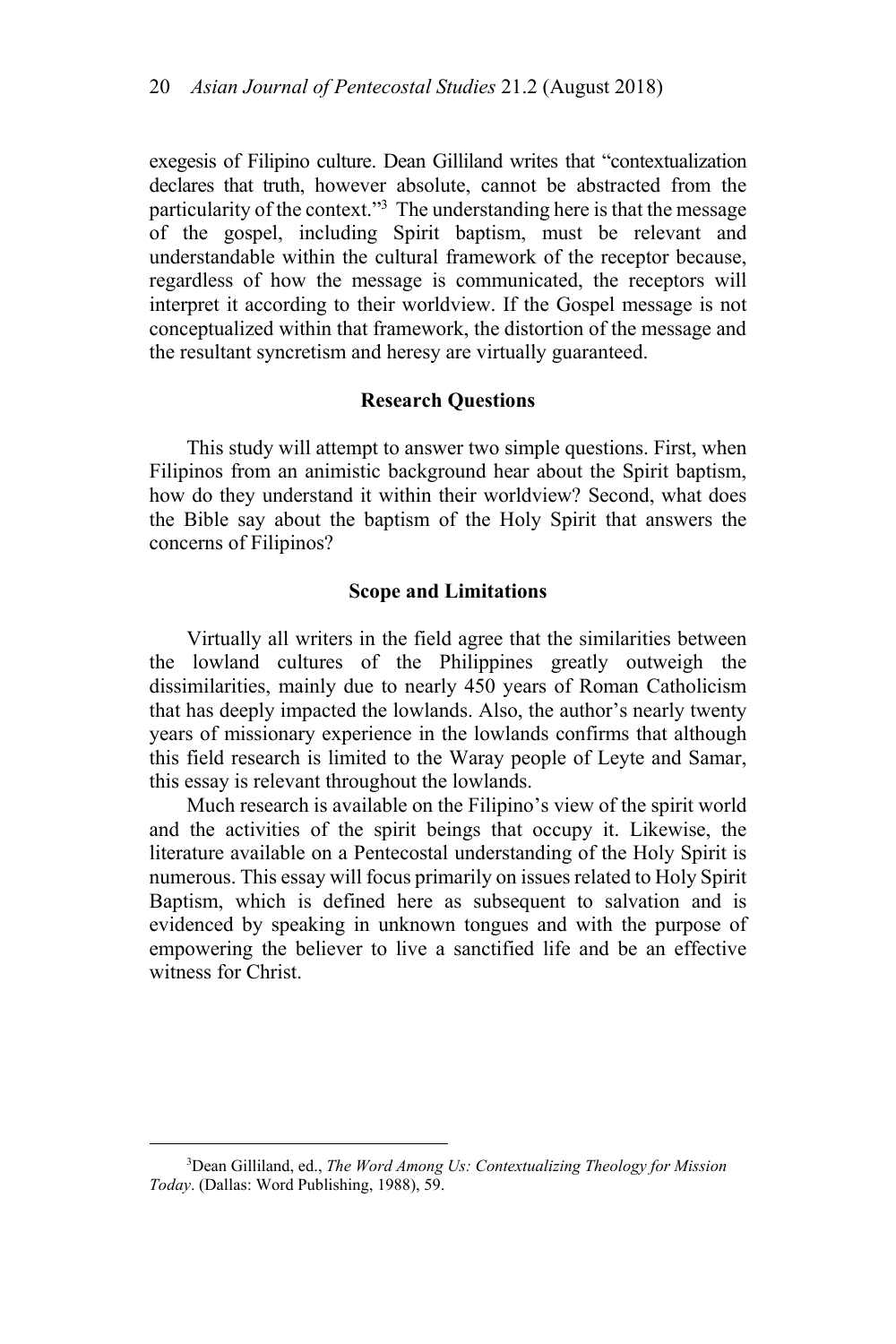# **The Filipino Religious Worldview in Relation to Spirit Baptism4**

A brief survey of the Filipino religious worldview brings into focus how Filipinos may view Holy Spirit baptism. While most Filipinos are Roman Catholic, the Filipino worldview is heavily animistic, leading one scholar to describe it as "split-level Christianity."5 For Melba Maggay, a Filipino social anthropologist, this syncretized Catholicism is mainly a "transaction of powers, between the various spirit beings and humans."6 Like animism the world over, Filipinos view gaining, using, channeling and maintaining supernatural power as the primary reason for participation in animistic practices.

## The Three-Tier Occupants of the Spirit World

A brief worldview sketch is in order here to give some backdrop to the problems Filipinos may face when they try to understand Spirit baptism biblically. Using Paul Hiebert's organic, three-tier analogy,<sup>7</sup> Filipinos perceive God alone as at the top, but he is often seen as unapproachable, at least in a direct way. The middle tier is comprised of the Virgin Mary and the Catholic saints who are perceived as much closer to people, attentive to their needs and prayers and interceding before God on their behalf. Virtually every town in the lowlands has an annual fiesta with special masses said in honor of the saints. These fiestas are often accompanied by a religious procession where images of saints are carried in the backs of open vehicles such as pickup trucks and carts. In January, 2014, for example, the annual fiesta and procession of the image of the Black Nazarene in Quiapo drew an estimated crowd of twelve million, according to at least one newscaster. Many surged around the image trying to touch it in belief that it would bring healing or other kinds of blessings. By comparison, the estimated crowd at the World Youth Day in the same area of Manila featuring Pope John Paul II in 1995 drew an estimated international crowd of only four million. This example serves to confirm that the appeal of animism remains strong even after 450 years of Catholicism and must be reckoned with in

<sup>4</sup> Because of the similarities of the lowland cultures' worldview, they will be referred to as a singular whole as a simple writing convention.

<sup>5</sup> Jaime Bulatao, S.J., *Split-Level Christianity* (Manila: Ateneo de Manila Press, 1956), n.p. 6

<sup>&</sup>lt;sup>6</sup>Melba Maggay, 1999, "Towards Sensitive Engagement with Filipino Indigenous Conciousness." *International Review of Missions* 87 (346): 362. 7

Paul Hiebert, "The Flaw of the Excluded Middle," in *Perspectives on the World Christian Movement," 4th ed.*407-414, (William Carey Library: Pasadena, CA, 2009), 410.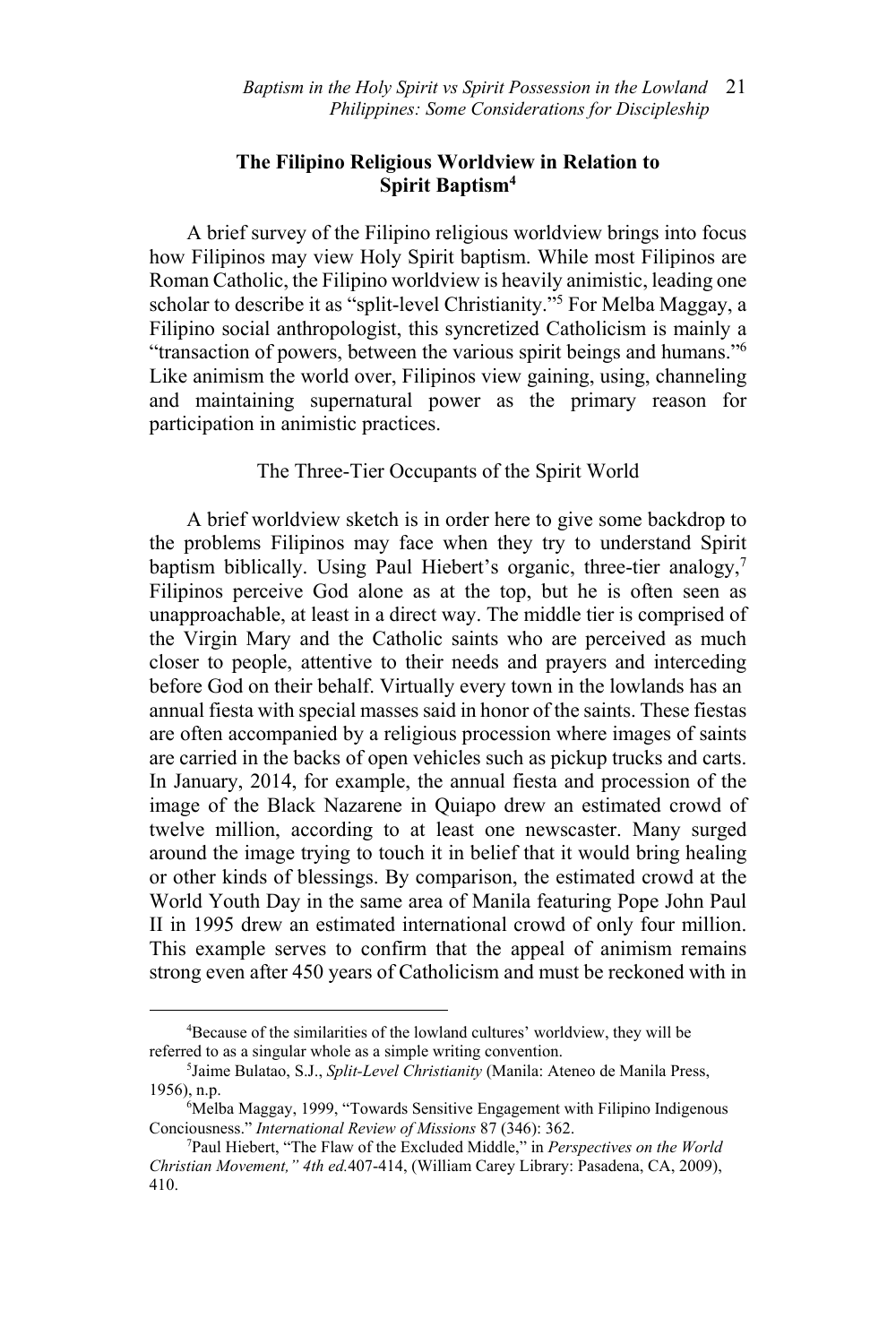matters of discipleship of believers regarding the Holy Spirit and the spirits.

Besides Mary and the saints, this second tier is also occupied by an army of spirits, including ancestors, whose names and classifications vary from region to region. Some are regarded as always good and others are always perceived to be evil. The vast majority, however, are perceived as amoral and capricious and can be manipulated through sacrifices, incantations and rituals to do either good or evil, depending on the mood of the spirit or the desire of human trying to engage the spirit's attention. *For our study, the most significant issue regarding this second tier is that the Waray people among whom I conducted field research placed the Holy Spirit in this category*. 8 Hiebert's bottom or third tier is occupied by humans, animals and plants.

While these categories can be neatly drawn for descriptive purposes for outsiders, the lines are almost purely academic and are often blurred or non-existent in the minds of the local people. Therefore, one must be careful in drawing the lines too sharply. However, the fact that the Holy Spirit may not be considered to be in the same category as God may be significant to many Filipinos.

#### Spiritual Practitioners and their Spiritual Power

Some understanding of Filipino spiritual practitioners may shed light on how Filipinos might view ministry in the power of the Holy Spirit. There are a multitude of classifications and subclassifications of spirit world practitioners that range from fortunetellers to faith healers and everything in between, most of whom fall outside of the parameters of this study. Yet the primary purpose of all of them is to maintain contact with the spirit world and try to manipulate the spirits through sacrifices, incantations and other rituals to benefit mankind.

One of the ways spiritual practitioners channel spiritual power is through spirit possession, suggesting that when someone speaks of the baptism of the Holy Spirit as an enduement of power, Filipinos easily associate power with spirit possession. In Philippine animistic practice, the first purpose of spirit possession is to bring healing; the second is for the purpose of trans channeling messages from the spirit world and is often associated with divination. A third instance of spirit possession is also common—when people become spirit possessed without intending to do so.

<sup>8</sup> Dave Johnson, *A Study of the Animistic Practices of the Waray People of the Leyte-Samar Region of the Philippines.* (M.A. thesis, Asia Pacific Theological Seminary, 2000), 27.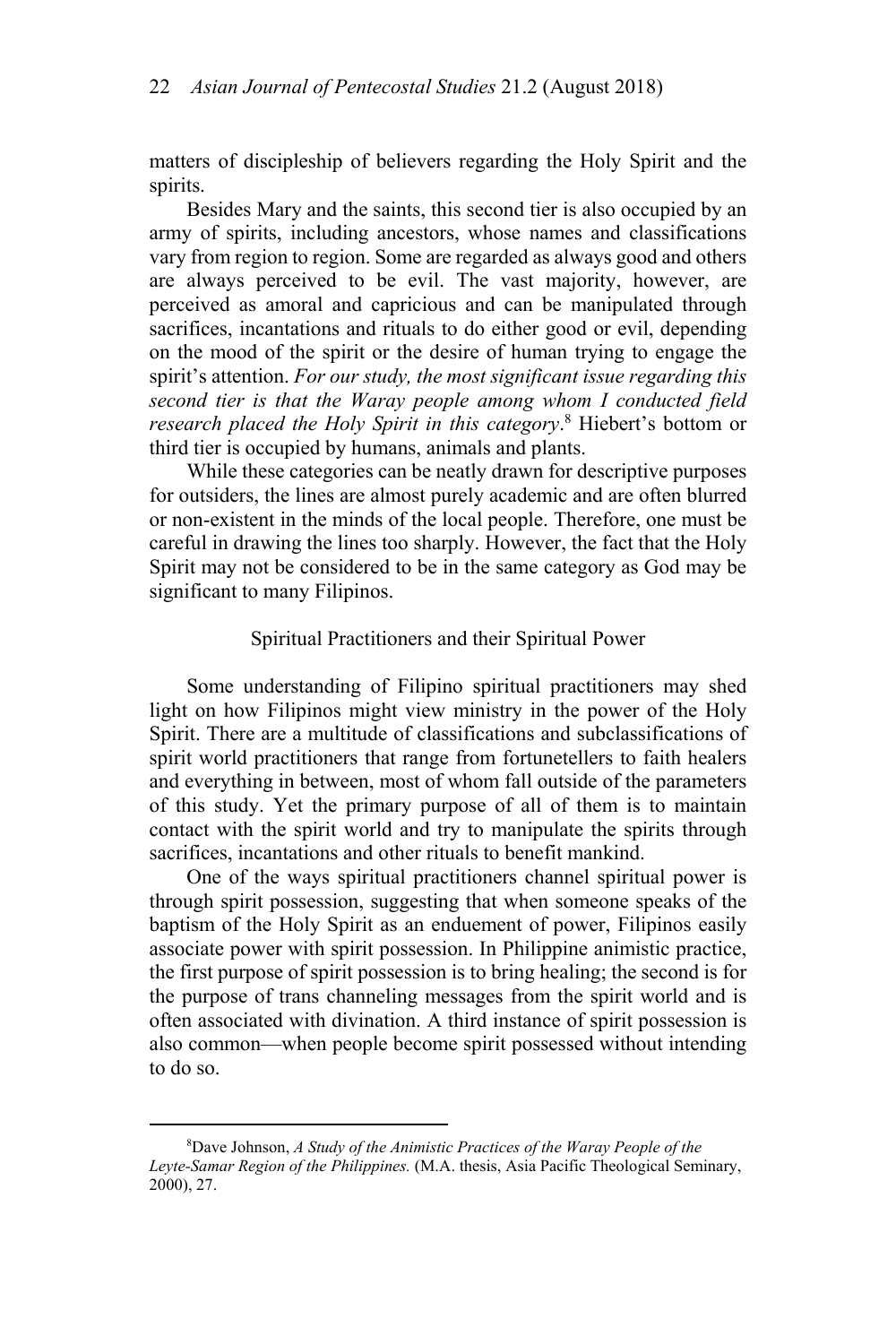## *Intentional Spirit Possession*

In doing the field work for my master's thesis, several spiritists spoke of going into an altered state of consciousness (ASC) where they would become spirit possessed in order to heal their patients.<sup>9</sup> My assistants and I were able to observe this phenomenon on two separate occasions. One of the spiritists was a medium, who was using a Bible to trans channel messages from the spirit world in a healing meeting and the other was known as a psychic healer. Psychic healers are a sub classification of spiritists that are able to place their hands inside the body of the patient and perform "surgery" without the aid of any medical instrument, but that can only be done in an ASC. Jaime Bulatao reflects the non-dualistic Filipino worldview when he suggests that the ability to go into a trance is a divine gift, allowing the person to step into the spirit world, which really isn't separated from the natural one.<sup>10</sup> Leonardo Mercado adds that after the medium returns to a normal state of consciousness, he or she cannot remember what they said while they were in the ASC, and my research bore this out. $^{11}$ 

Several spiritists to whom I spoke during my research claimed that a spirit takes possession of them in order to heal people. When the healing session is done, the spirit leaves. All of this raises critical issues related to a theology of the Holy Spirit in the Philippine context. Where these spirits come from and who they work for are questions seldom asked by the Waray, but are critical in light of Scripture.

## *Unintentional Spirit Possession*

As mentioned earlier, spirit possession is not only pursued with purpose, but it also may be unintentional. When asked if people could be controlled by an evil spirit, 79.9 percent (369 out of 462 respondents) of the ordinary Waray people responded affirmatively and 85.4 percent (420 out of 492 respondents) of the AG sample population agreed with them.12 The difference between the two groups here was not significant,  $(\chi^2=3.09$  < Fcrit. 3.84). What is clear in the responses here is that the belief that demons can possess people is widespread among ordinary

<sup>9</sup> Johnson, 2000, 88.

<sup>10</sup>Jaime Bulatao, *Phenomena and Their Interpretation: Land Mark Essays,1597- 1989***,** (Manila: Ateneo de Manila University Press, 1992), 67.

<sup>&</sup>lt;sup>11</sup>Leonardo Mercado, *Inculturation and* Theology. Manila: Divine Word Publications, 1992, 110.

<sup>&</sup>lt;sup>12</sup>Dave Johnson, An Analysis of the Worldview and Religious Beliefs of the Waray *People of the Philippine and the Factors Leading to the Growth of the Assemblies of God*  in the Region With Implications For the Development of a Contextual Theology for the *Waray,* D.Miss Dissertation, Asian Graduate School of Theology, 2004, 180.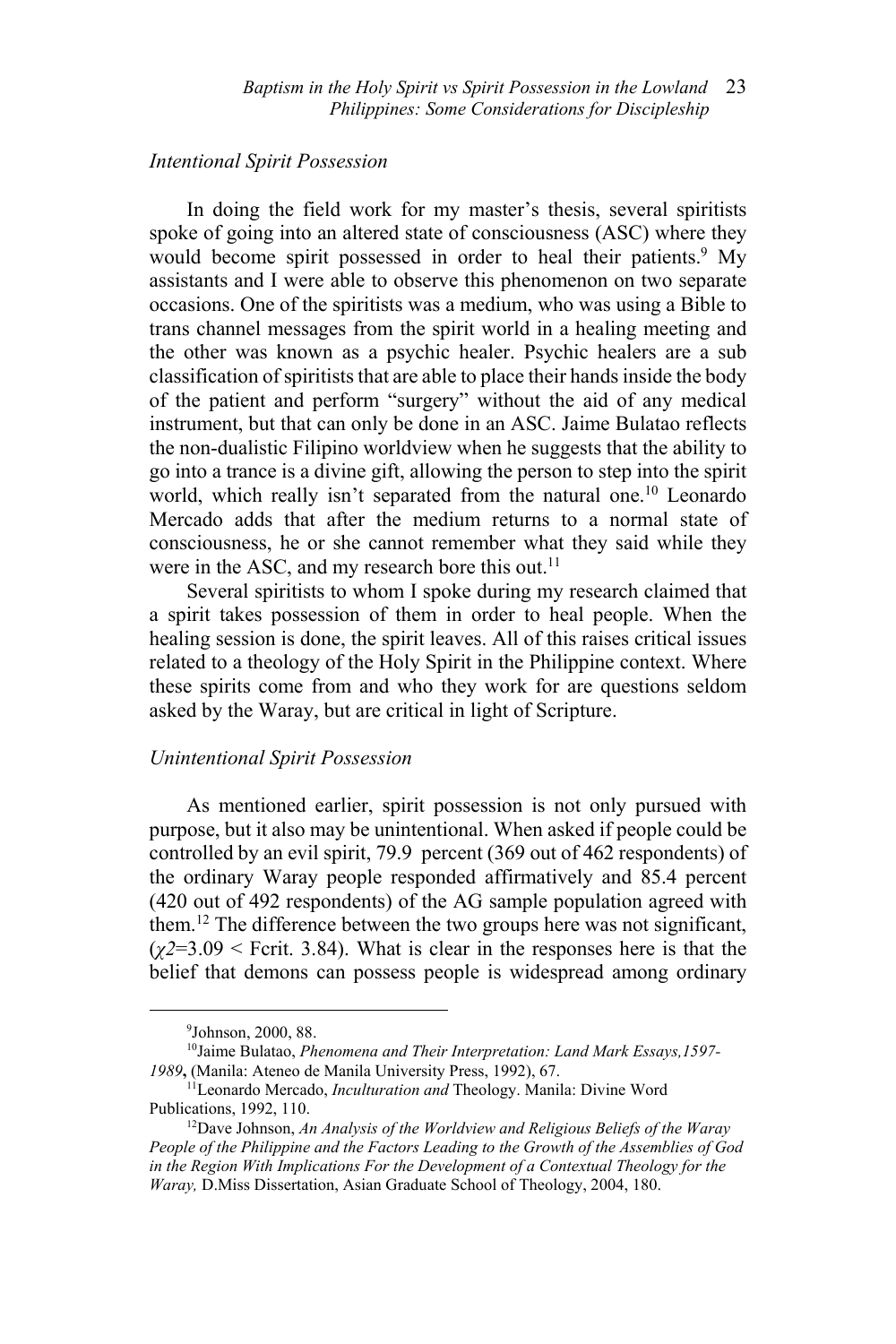people and believers alike. However, when interviewed about the Waray's opinion of evil spirits, 88.1 percent of the general population and 98.6 percent of the AG said it was bad.<sup>13</sup> When asked why this was so, over 98 percent of the respondents said it was because it gave control of one's body and mind to demons and because it would involve losing one's consciousness and not knowing what was going on while the spirit was in control.<sup>14</sup> Many respondents said that the demon possessed walk and talk differently, describing such things as removing their clothes, talking incoherently with bad words, becoming stronger than normal, mental derangement, loss of consciousness, and going crazy. I personally witnessed this kind of behavior once when a lady at an evangelistic rally we were conducting came up to me, started tugging on my shirt and continually repeating John 14:6 in flawless English. I sensed that there was demonic activity going on, but felt I should wait until later in the evening to deal with it. Later a pastor and I went to her house, but were not allowed inside because she was ranting and raving—which we could clearly hear from outside. We were told that she owed someone a considerable about of money and when she was unable to pay, the person went to a sorcerer and had a curse put on her. We prayed for her deliverance, but could do nothing more. The next morning the pastor went back to visit and was told that she was delivered from the demon, but had left town.

Fear then, of evil spirits, is widespread and, given the Philippine worldview, understandable. Many Filipinos respond to this fear by wearing an amulet which, in many cases, is seen as more effective if blessed by the local Catholic priest. Others go to the priest or pastor for special prayer, believing that the one who claims to represent God has greater spiritual power than ordinary laymen.<sup>15</sup>

How Filipinos View the Holy Spirit and Spirit Baptism

In my master's thesis research, I discovered that the Waray spiritual practitioners regarded the Holy Spirit as one of a number of spirits (in the second tier) that could be used for healing and did not regard him as the Spirit of God who is *sui generis*, wholly other.16 In my doctoral research I asked members or adherents (known as sympathizers in the Philippines) what they knew about the Holy Spirit before they came to Christ and what they know now.

<sup>13</sup>Ibid., 181.

<sup>14</sup>Ibid., 182.

<sup>15</sup>Ibid., 177.

<sup>16</sup>Johnson, 2000, 27.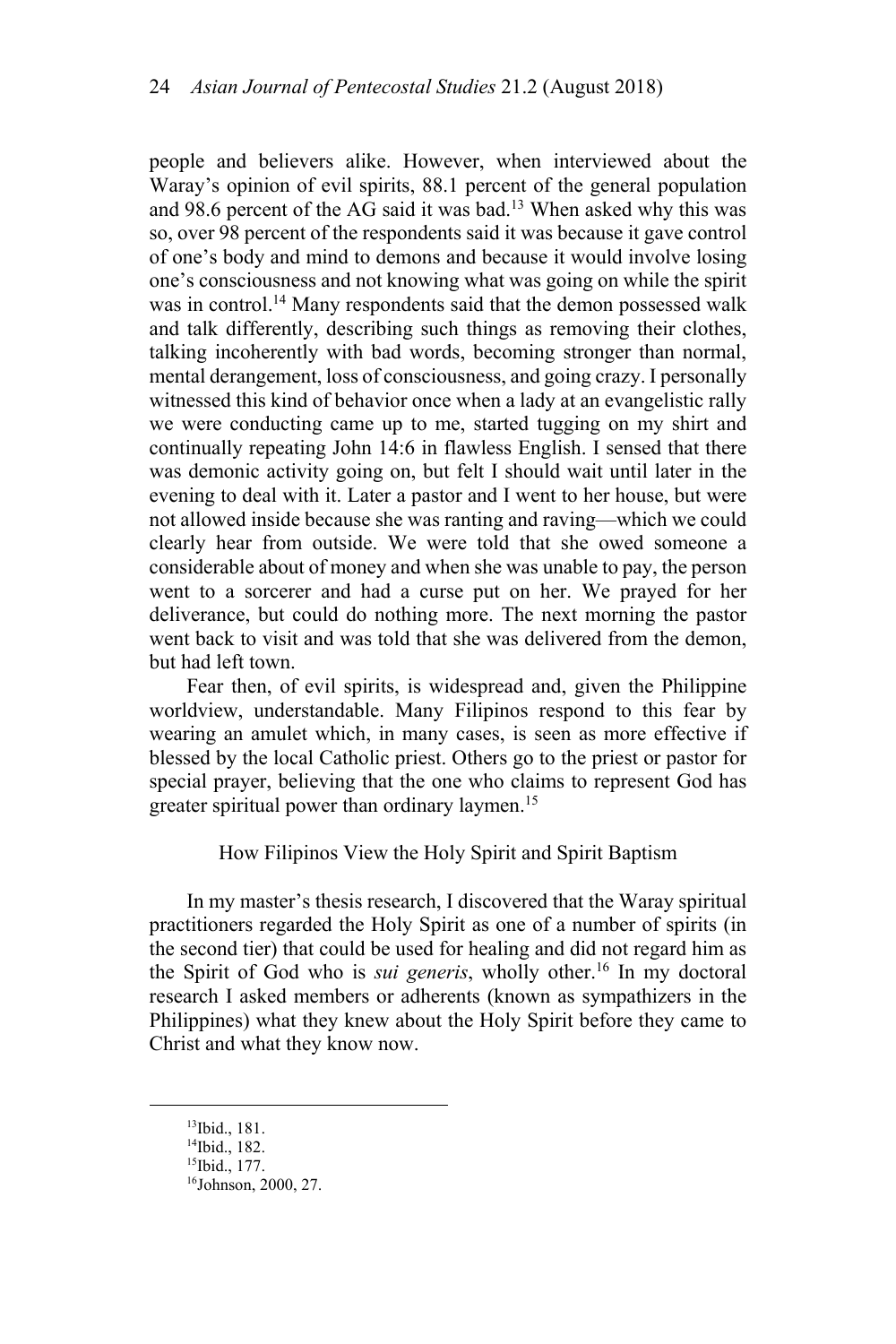#### **TABLE 117**

|                             | <b>Before Christ</b><br>$(477$ Resp.) |            | <b>After Christ</b><br>$(478$ Resp.) |            |
|-----------------------------|---------------------------------------|------------|--------------------------------------|------------|
|                             | <b>YES</b>                            | NO         | <b>YES</b>                           | NO         |
| 1. I knew little or nothing | 397                                   | 80         | 124                                  | 354        |
| about the Holy Spirit.      | $(83.2\%)$                            | $(16.8\%)$ | $(25.9\%)$                           | $(74.1\%)$ |
| 2. That the Holy Spirit is  |                                       |            |                                      |            |
| just like the other         | 203                                   | 270        | 57                                   | 421        |
| spirits in that he can      | $(42.9\%)$                            | $(52.1\%)$ | $(11.9\%)$                           | $(88.1\%)$ |
| heal people through         |                                       |            |                                      |            |
| the spiritist.              |                                       |            |                                      |            |
| 3. That the Holy Spirit is  | 359                                   | 115        | 463                                  | 12         |
| God.                        | $(75.7\%)$                            | $(24.3\%)$ | (97.5%)                              | $(2.5\%)$  |
| 4. That the Holy Spirit     |                                       |            |                                      |            |
| possesses all who trust     | 290                                   | 187        | 461                                  | 16         |
| in God and abides with      | $(60.8\%)$                            | $(39.2\%)$ | $(96.6\%)$                           | $(3.4\%)$  |
| them forever.               |                                       |            |                                      |            |
| 5. That every believer      |                                       |            |                                      |            |
| can be baptized in the      | 133                                   | 344        | 438                                  | 40         |
| Holy Spirit and speak       | $(27.9\%)$                            | $(72.1\%)$ | $(91.6\%)$                           | $(8.4\%)$  |
| in unknown tongues.         |                                       |            |                                      |            |

Chi-square analysis reveals differences are significant here on questions one through five (*χ2*=336.16, *p* <.001), (*χ2*=115.04, *p* <.001), (*χ2*=96.8, *p* <.001), (*χ2*=182.98, *p* <.001), and (*χ2*=403.57, *p* <.001), respectively. The results are hardly surprising and, again, give evidence of a real paradigm shift in the thinking of the AG people since they became followers of Jesus Christ. How and why this happened will be noted later. It can be noted here that 24.3 percent of non-Christians do not believe that the Holy Spirit is God, but only 2.5 percent of Christians believe the same.

Most of the respondents indicated that they knew little or nothing about the Holy Spirit before coming to Christ and what they did know does not appear to follow any pattern of consistency. The one statistic that is a bit surprising is that so many said that they knew that people could be filled with the Holy Spirit and speak in tongues *before* the respondents themselves became believers. This percentage is higher than in the first question where they indicated that they were not familiar with

<sup>17</sup>Johnson, 2004, 207.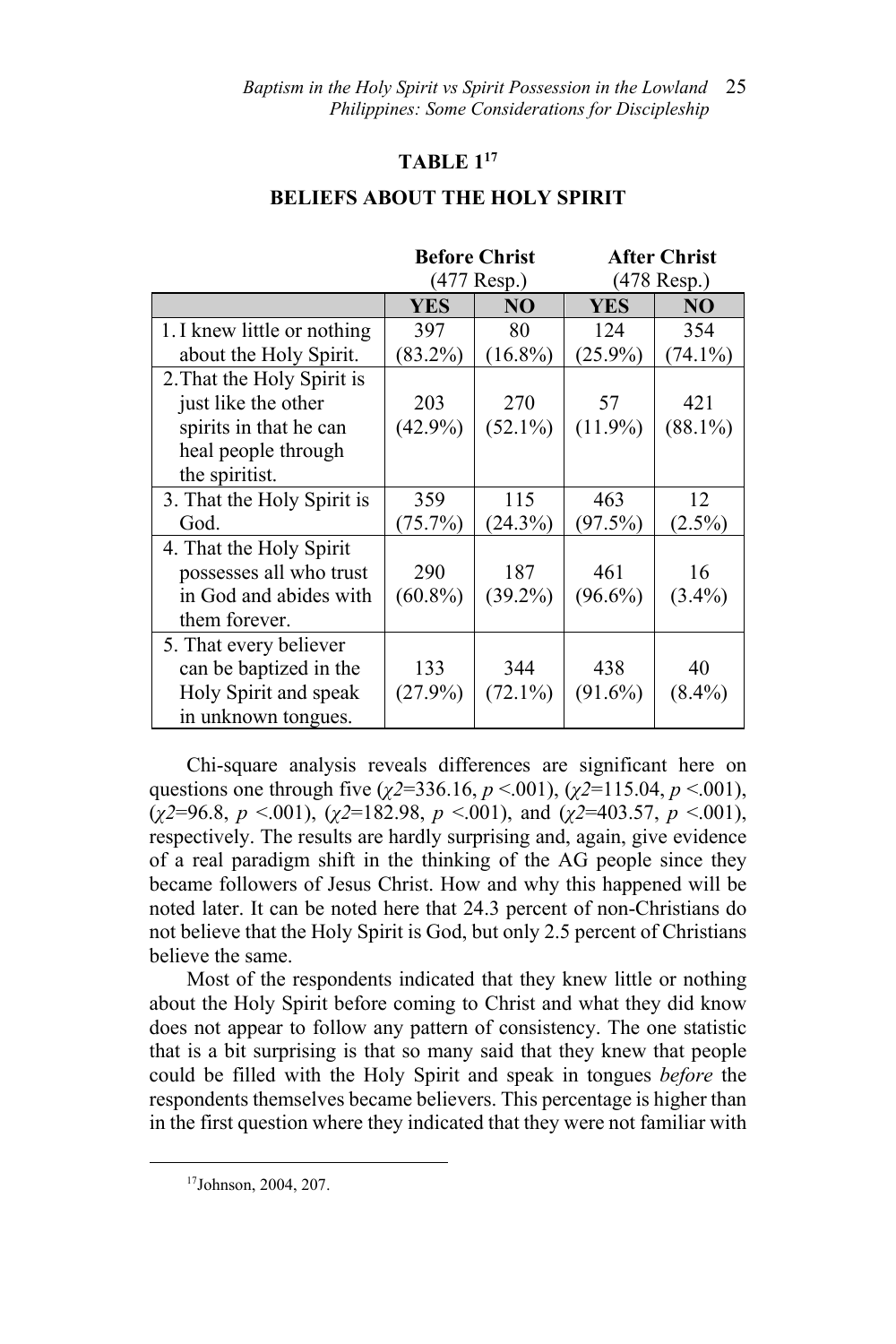the person and work of the Holy Spirit before they became believers. How can this be? One explanation may be that witchdoctors and other spiritual practitioners use *orasyons*, prayers that are believed to be in Latin. Maggay holds that this practice may have stemmed from the time when the mass was said in that language and, therefore, unintelligible to the hearer.18 Perhaps some may confuse this with speaking in other tongues. A second explanation is that these respondents may have had friends and relatives who preceded them into the Assemblies of God who may have related their experience with the Holy Spirit to them.

# **Biblical Teaching on the Holy Spirit, Spirit Baptism and Spirit Possession**

Having looked at several key elements of the Filipino Religious Worldview, one of the critical questions to consider is what enters the mind of the Filipinos when they are taught that the Holy Spirit will come upon them (Ac. 1:8)? When the Holy Spirit comes, does He leave again just like the other spirits? If not, in what ways is he different? A true contextual theology of Spirit baptism will answer these questions and challenge the gospel messengers themselves to live lives "full of the Holy Ghost and of power." With a basic understanding of cultural issues in mind, these issues can now be looked at in biblical perspective.

> What Happens When the Holy Spirit Comes on People?: The OT Prophets and the Day of Pentecost

Understanding the similarities and differences between Filipino spiritual practitioners and biblical prophets is important to informing any contextualized theology of the Spirit in doctrine for the Philippines. Any number of approaches to understanding the Spirit's work might be undertaken, however, the focus here will be on how the Spirit of God moved upon people and how they reacted. This will enable us to compare what the Bible teaches about this activity of the Holy Spirit and how it might be perceived by ordinary Filipinos. Even here, however, space constraints do not allow an exhaustive treatment of the subject.

<sup>18</sup>Melba Maggay, *A Clash of Cultures: Early American Protestant Missions and Filipino,* (Anvil Publishing, 2011), *n.p.*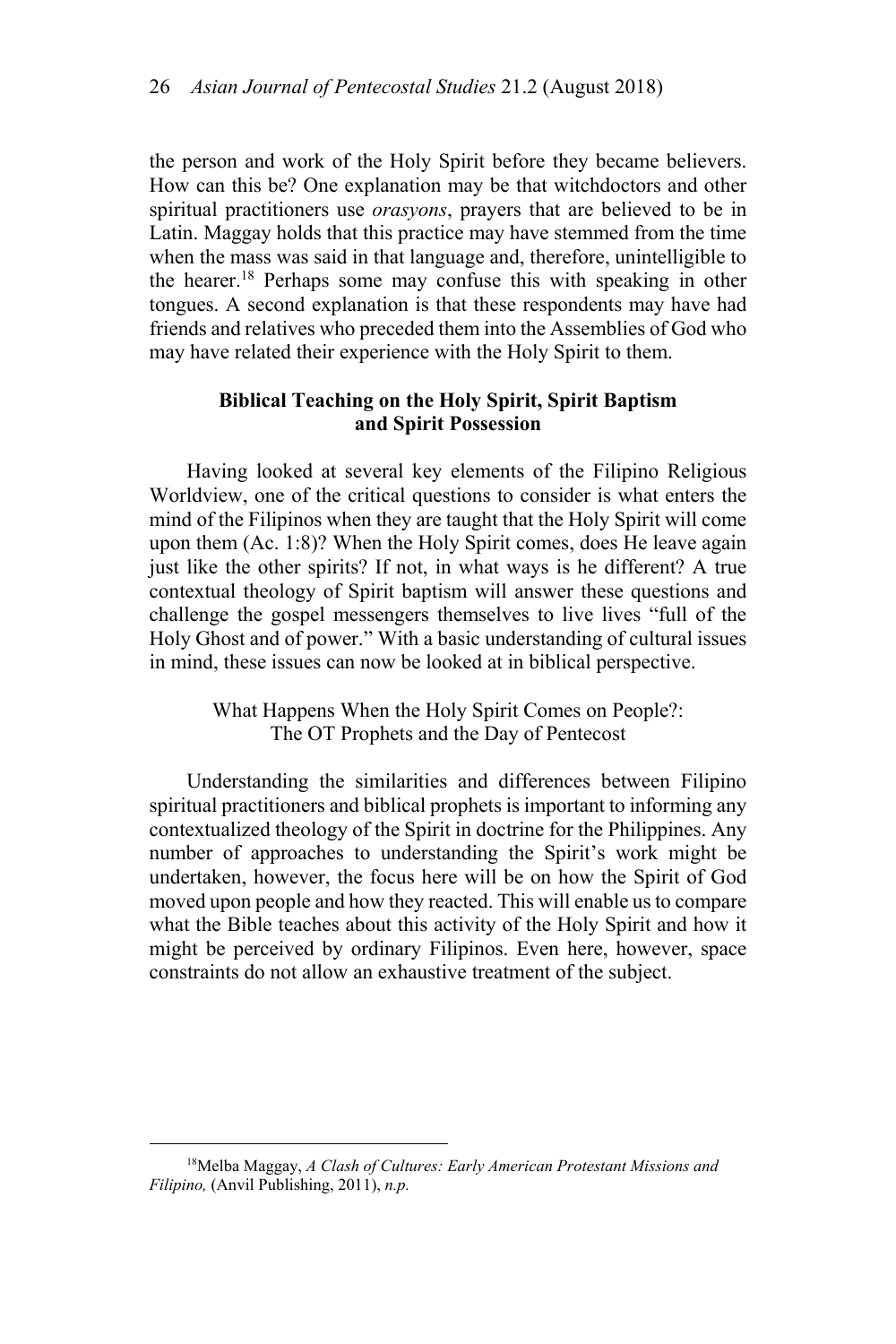# *The OT Prophets*

While the instances of the Spirit of God moving on people in the OT are more sporadic than in the NT, they are instructive here. One similarity between Philippine spiritual practitioners and the OT prophets was the apparent impermanence of the Spirit. The Spirit of the Lord would come upon the OT prophets for a purpose and depart when his work was done.

But some drastic differences contrast with this similarity. First, the prophets never lost consciousness, although there may have been cases (i.e. Saul in I Sam. 10:9-11) where they temporarily lost control of the mental faculties. Also, as Roger Stronstad notes, the activity of the Spirit in the OT was mainly prophetic in nature,<sup>19</sup> whereas demonic spirits possess Filipino spiritual practitioners mainly for healing and divination.

More importantly, there was a substantial difference in the Holy Spirit's purpose through the prophets, as opposed to the spirits' purpose through the spiritists. The activities of the spiritists are always anthropocentric, with the devil's motive being to deceive people. On the other hand, the activities of the biblical prophets were always theocentric—focused on God and his purposes, which are diametrically opposed to that of the spiritists and the demons that possess them.

# *The Day Of Pentecost*

Roger Stronstad draws a direct connection between the activity of the Holy Spirit in the OT and Intertestamental period to Lukan pneumatology:

In general terms, Old Testament and Jewish Hellenistic historiography furnished Luke with the model for writing his two-volume history of the origin and spread of Christianity. Moreover, the Charismatic motifs of the Hebrew and Greek Bibles, such as the transfer, sign, and vocational motifs, influence Luke's theology of the Holy Spirit. In addition to the influence of these Charismatic motifs, the Septuagint furnishes Luke with the terminology to describe the activity of the Holy Spirit in the lives of Jesus and His disciples. Finally, Luke-Acts contrasts with the intertestamental belief in the cessation prophetic inspiration; rather, it reports the restoration of prophetic activity after four centuries of silence.20

<sup>&</sup>lt;sup>19</sup>Roger Stronstad, *The Charismatic Theology of St. Luke*, (Peabody, MA: Hendrickson Publishers, 1984), 14.<br><sup>20</sup>Stronstad, 31-32.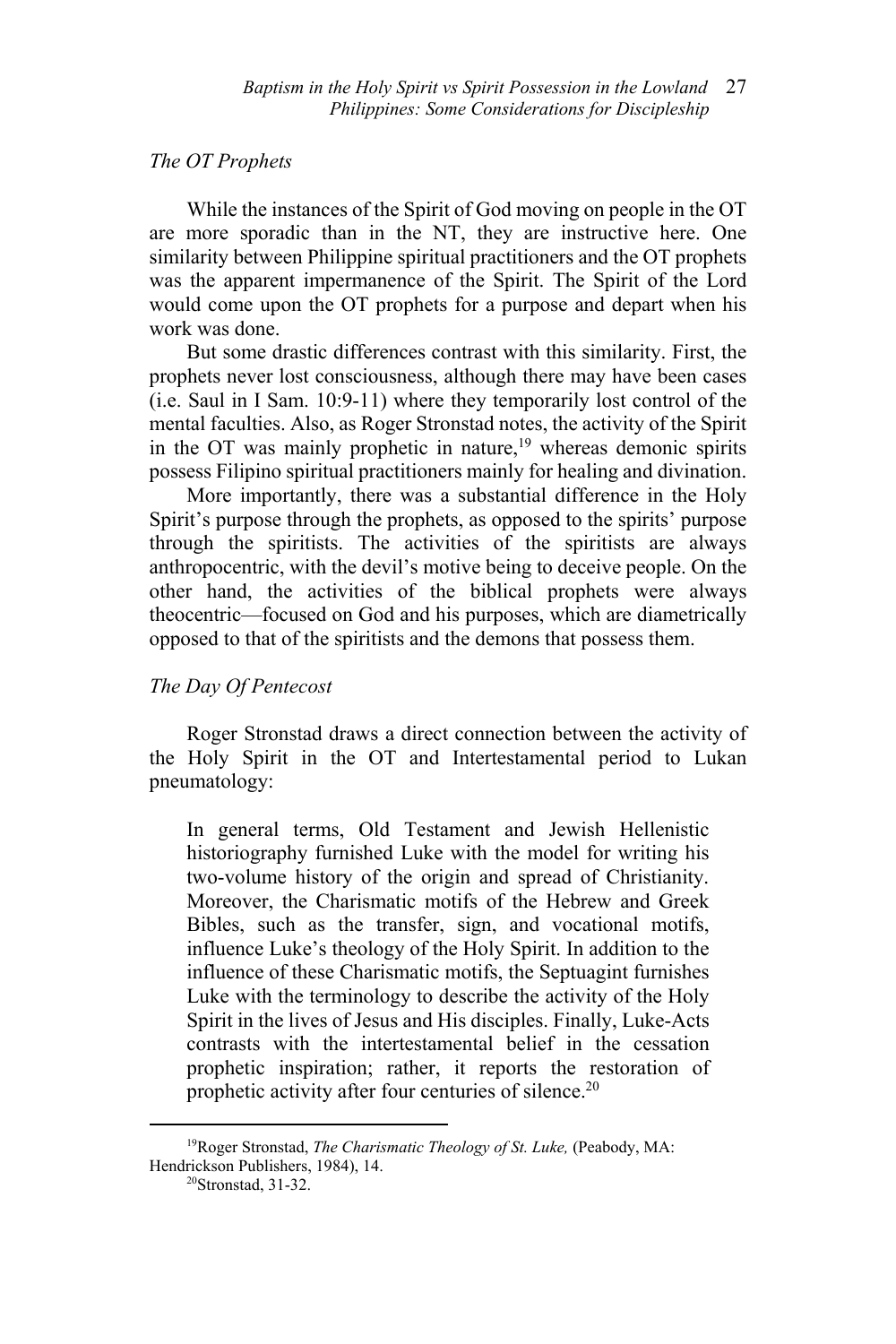Here, I will examine Lukan pneumatology in general and the Day of Pentecost in specific. Two respected Pentecostal scholars, Roger Stronstad and Robert Menzies, have done some excellent work in this area. For Stronstad, the Holy Spirit is the Charismatic Spirit that endows believers with gifts, specifically the vocal gifts of prophecy and *glossolalia*, or speaking in tongues, for speaking in God's name and for his glory.<sup>21</sup> Menzies essentially agrees, rooting Lukan pneumatology in Joel's prophecy of a great outpouring of the Spirit in the last days. In doing so he makes a compelling argument that speaking in tongues is the initial, physical evidence of the baptism in the Holy Spirit and should be normative to every believer.<sup>22</sup>

Lukan pneumatology, for Menzies, is also clear in texts such as Luke 11:11-13.23 I certainly agree with Menzies, but take a slightly different tack when it comes to this particular passage. What is critical to note here is the underlying assumption of God's omnipotence and providence. This promise to receive exactly what is requested is good news to people coming out of an animistic background, who fear that if they ask God for the Holy Spirit they may instead become demon possessed.

Most Pentecostals believe that the baptism of the Holy Spirit empowers the believer to be Christ's witness. Menzies presents a compelling argument that this empowerment is a key reason for the explosive growth of the Pentecostal/Charismatic movement around the world, much of which is taking place among people whose worldviews are heavily animistic. In comparing this to the situation in the Philippines, most Filipinos easily understand the connection between spirit possession and spiritual power. What is not always obvious to them, mainly because they seldom question it, is the source of that spiritual power. This is where Pentecostals rightly part company with animistic spiritual practitioners.

Since the Day of Pentecost in Acts 2 provides the most complete story in the NT of the outpouring of the Spirit we will look at it here through the lens of Filipino culture to see parallels and contrasts with the Filipino view of spirit possession. First, the Holy Spirit came upon the believers *en masse*, an experience that was also repeated in Acts 10:44- 47 and 19:1-6. I am not arguing that this group experience should be normative, although it is common in Pentecostal circles. By contrast, I simply note that in the animistic practices of which I am aware, only one person at a time becomes possessed.

<sup>21</sup>Stronstad, 24.

<sup>22</sup>Robert Menzies, *Pentecost: This is Our Story*, (Springfield, MO: Gospel Publishing House, 2013), 35.<br> $^{23}$ Menzies, 91-96.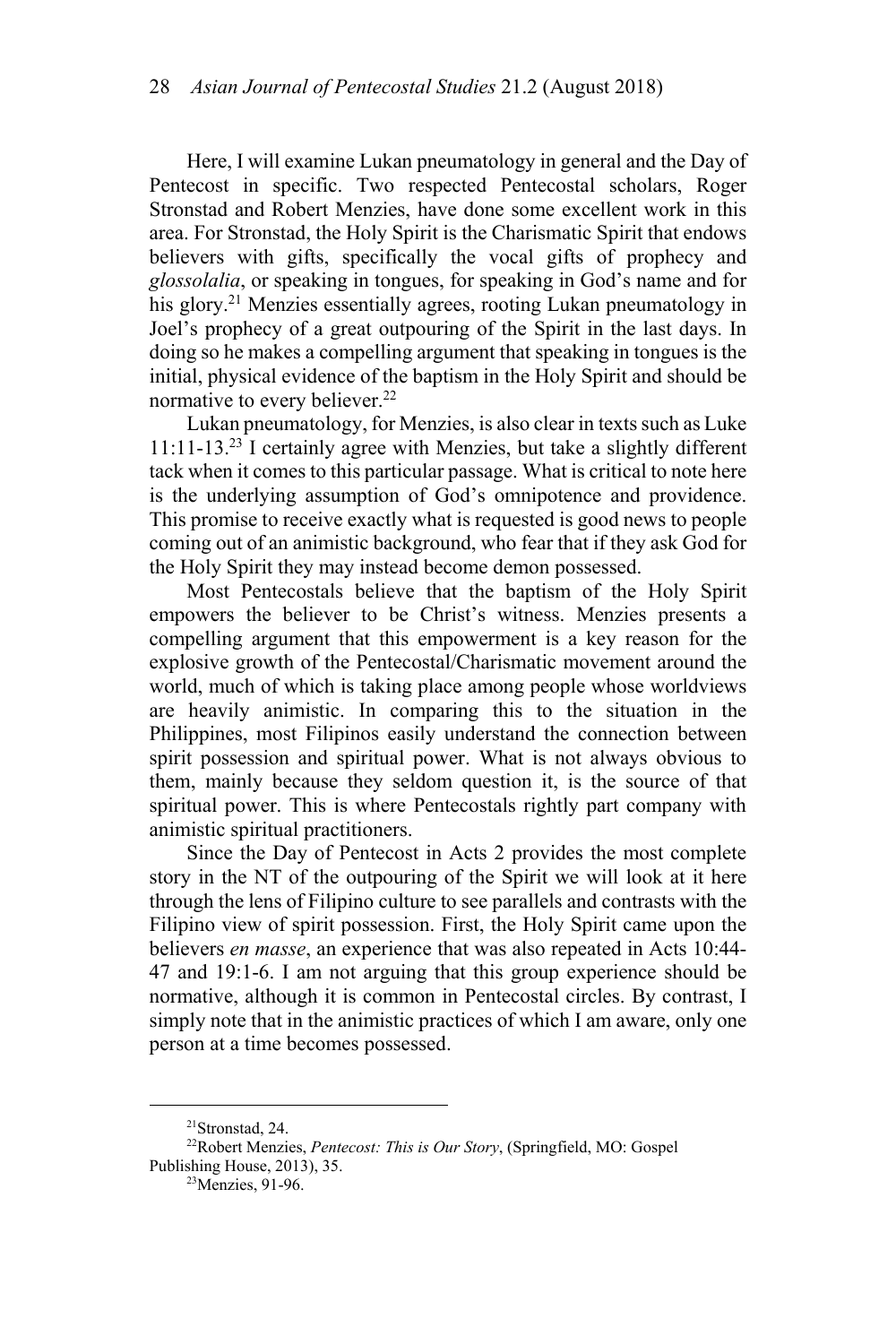Second, when the Holy Spirit came on believers they never lost consciousness, whereas animistic practitioners do lose consciousness. While it cannot be said that the believers on the day of Pentecost necessarily understood all that was going on inside of them, they were well aware of their surroundings and knew they were experiencing the arrival of the Holy Spirit as both Joel and Jesus had prophesied (Joel 2:28-32; Acts 1:4-8). They were also well aware of the impact their experience was having on unbelievers outside their door (2:7-14). Furthermore, it is assumed that Luke was writing this somewhere around AD 60-64 and that his information likely came from some of the apostles themselves. Their ability to recall the event in vivid detail thirty years after the fact attests to their clear awareness of what happened that day, although it is possible that Luke may have also had access to those who merely witnessed the disciples speaking in tongues but did not necessarily participate. Nevertheless, the clear awareness of Peter immediately after being baptized in the Spirit, as well as the way Luke writes about the Day of Pentecost sharply contrasts with the experience of Filipino spiritual practitioners. All of my interviews in this regard and all the literature I have reviewed are in agreement that the practitioners *always* go into an altered state of consciousness and do not personally recall what happened while they were spirit possessed. Furthermore, there is nothing in the Acts 2 account that suggests any of the disciples lost consciousness.

Third, not only were the believers mentally cognizant of their surroundings, Acts 2:4 suggests that they remained in control of their physical faculties, moving their own mouths in speaking as the Spirit gave the utterance. While one must be careful to press this too far as some believers, myself included, have testified to losing control of their mouths when baptized in the Spirit, this is in contradistinction to the spiritists who always surrender control of their entire bodies to the spirits to perform healing or deliver oracles through them.

Fourth and most important is the issue of speaking in tongues. When doing my doctoral research, I was surprised to discover that nearly twenty-six AG respondents said they understood that the infilling of the Spirit involved speaking in tongues *before* they became Christians. Unfortunately, the research questionnaire was not designed to ask why this was. I have long pondered how this could be and have come up with two possibilities. One, it's possible, maybe even probable that a family member or friend preceded them into the Pentecostal movement, was baptized in the Holy Spirit and testified about their experience to family members and friends. But another possibility cannot be ignored. Filipino spiritual practitioners across the spectrum use mantras known as *orasyons*, drawn from the Spanish word for prayer, in innumerable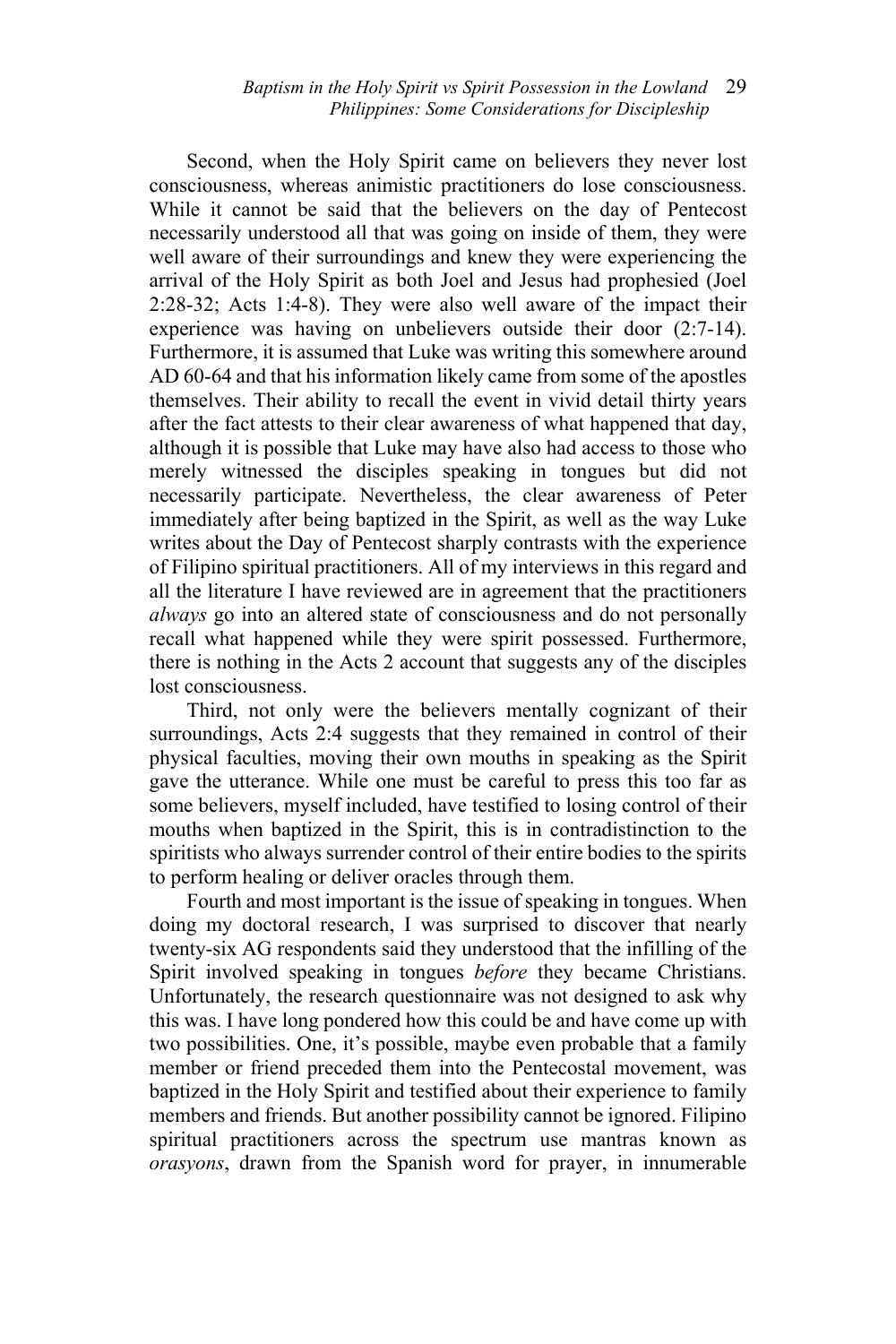situations. These may be written or spoken and are also known as "Latin prayers." While I have made no effort to establish their etymology, Melba Maggay, as mentioned earlier, may be correct when she speculates that these unintelligible "prayers" may have come from the time when the Catholic mass was said in Latin.

The function and the use of *orasyons* must be critically assessed here as they function as incantations and are an integral part of numerous animistic rituals. Filipinos believe that if these incantations are said with precise accuracy, the ritual will successfully give the devotee whatever they want or need. The meaning of the actual words is irrelevant because the words themselves are believed to have magical power. If the incantation fails to bring the desired result, it is believed that it was not done correctly.

Setting aside the discussion of *glossolalia* and *xenolalia*, under which these "Latin" prayers might be anthropologically classified, the idea of speaking in an unknown tongue being connected to supernatural power is not difficult for Filipinos to grasp. I must hasten to add, however, that using *orasyons* does normally not require spirit possession and that *orasyons* can be written as well as spoken. The critical difference between the baptism in the Holy Spirit is in the location of the spiritual power and in its purpose or function. For an animist the power is in the words themselves but for the follower of Jesus, the power is in a person, the Holy Spirit. For the animist the incantation itself is an impersonal and amoral spiritual force called magic, but for the believer, the source of power is God himself.

Regarding function, the focus of using incantations is to do the will of the individual, be it good or bad. On the other hand, the purpose of the baptism in the Holy Spirit is to empower believers to do the will of God. One can easily see how Filipinos might be confused on this issue. The need to bring clarity regarding the source and purpose of the baptism in the Holy Spirit is abundantly clear and the implications for discipleship are enormous.

## **Key Teachings Related to the Baptism in the Holy Spirit**

The fulfillment of the Great Commission in Matthew 28:16-20 calls for making disciples. While there are many components involved in do this, most of which are well beyond the confines of this essay, teaching a sound theology in both demonstration and doctrine within the Filipino cultural matrix is vital key to helping people follow Christ.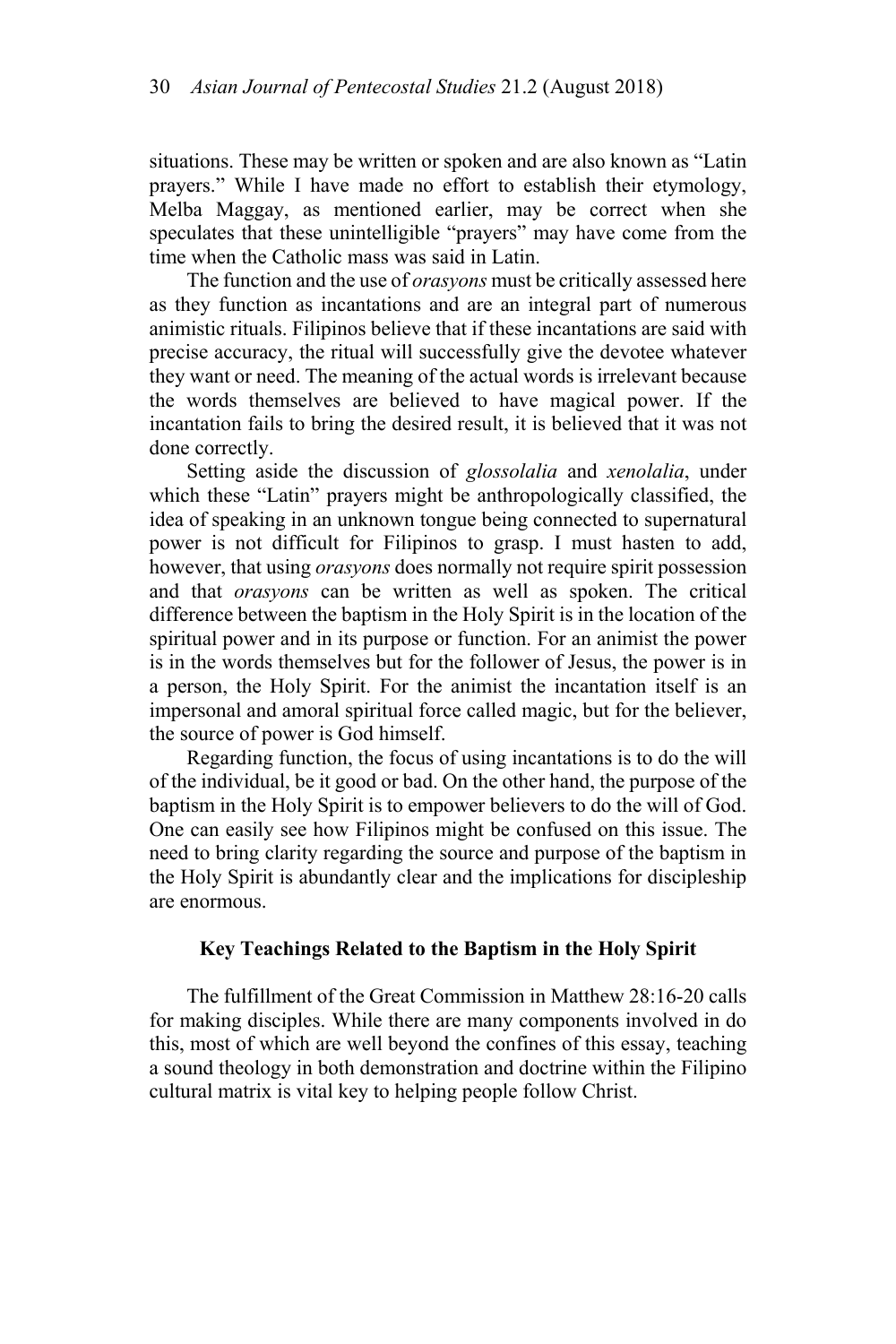# Power Encounter: Deliverance and the Purpose of Holy Spirit Baptism

One of the research questions focused on the key components that brought people to Christ. Over forty percent of the of the respondents, who were given the opportunity to say yes or no to each category, indicated that they came to Christ because they were delivered from demons.24 The baptism in the Holy Spirit is essential and desperately needed by people coming from an animistic background. Former animists need power encounters. The first power encounter they need, however, may be deliverance from evil spirits. The New Testament is replete with examples, both in teaching (i.e. Eph. 1:18-21; Phil. 2:9-11; Col. 1:15-19) and in deed (i.e. Matt. 9:32-33; 17:14-21; Mark 5:1-17; Luke 4:33-37; Acts 5:16; 8:5-8; 16:16-18; 19:11-12) regarding the supremacy of Christ over demonic power and this victory needs to be proclaimed both through study of the Word and through demonstration. People that have been involved in animistic practices, especially if they have experienced actual demon possession, need to be set free. Amulets, talismans and other animistic paraphernalia need to be destroyed by the user (Acts 19:18-19).

But the second encounter, Spirit baptism, is needed to draw experience oriented people into an experience with God which alters their life purpose. This Spirit baptism is a power encounter that enables believers to be witnesses for Christ (Acts 1:8), a reality that Luke consistently demonstrates in the book of Acts (see Acts 2:1-41; 8:14-25; 10:44-48; 19:1-7). My own life was revolutionized by the Spirit's empowering, drawing me out of the evangelical church in which I had been raised and into the Pentecostal movement. I have now served as an Assemblies of God minister for more than thirty years, most of them in evangelistic ministry in the Philippines that, through the grace and power of the Holy Spirit, has resulted in numerous churches being planted.

The Power of the Holy Spirit to Protect Christians from Demons

While former animists need teaching on the power to deliver people from demons and the power and purpose of Spirit baptism, they also need assurance regarding God's protection of Christians against demonic spirits. Questions like "Does God have the power to protect people from demon possession when they are seeking the baptism in the Holy Spirit?" are vitally important. Scriptures like Psalms 91:1-4 and Luke 11:9-13 are

<sup>24</sup>Johnson, 2004, 211**.**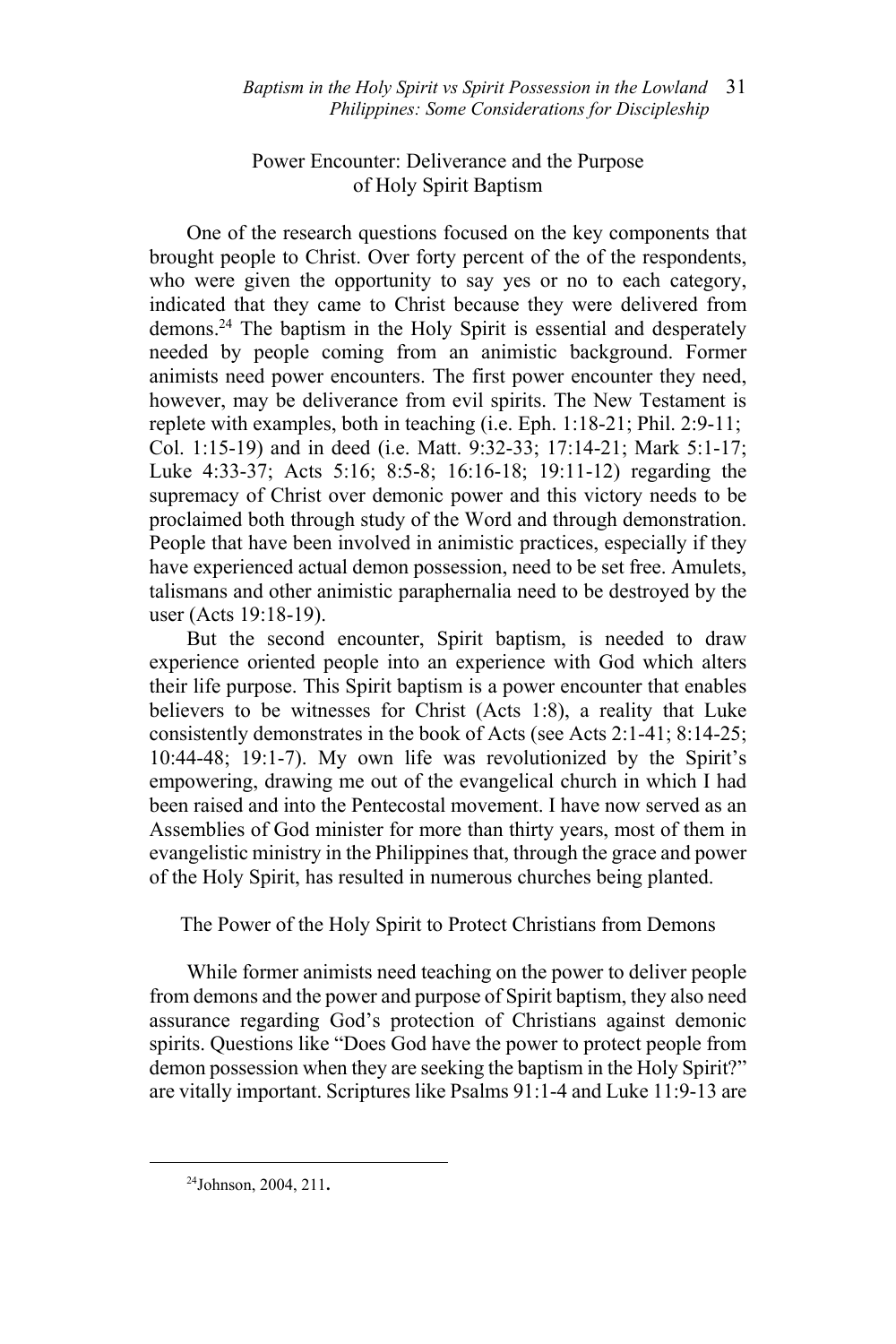incredibly good news and help people deal with their fear of the spirit world. Doctrines like the providence of God and the supremacy of Christ over the powers of darkness (i.e. Col. 2:14-15) are critical to bringing people out of the bondage of animism and into God's glorious light. Even teaching on the Trinity can be helpful, an explanation of the fact that the Holy Spirit is on the same level (Hiebert's first tier) as the Father and the Son, far exceeding power level of the spirits.

# The Differences Between the Baptism in the Holy Spirit and Demonic Power

Disciples of Christ must be made aware of the critical differences between the baptism in the Holy Spirit and the power used by spiritists for healing and fortunetelling, etc. First, they are different in source. People must be taught about the different sources of supernatural power. Filipinos seldom ask about the spiritists' source of power, but knowing the true power source is critical to understanding the true gospel. The power that possesses the spiritists is from Satan while the power of God is the source of the Holy Spirit baptism.

Second, as mentioned earlier, Spirit baptism and demonic power are diametrically different in purpose. Animists seek spiritual power for anthropocentric reasons such as healing, cursing enemies and especially, through fortunetelling and divination, to control their future. Satan's motives are to draw people away from God through deception. But the purpose of the Holy Spirit is to empower believers to be his witnesses, to walk under the anointing of the Spirit in preaching the gospel, healing the sick, casting out demons, setting the captive free and declaring the arrival of the Kingdom (Matt 10:5, 8; Lk 4:16-18; Ac 1:8). In short, the Spirit empowers us to see men and women drawn to Jesus Christ, the Author and Finisher of our faith. A study of Spirit baptism and the resulting missionary work through Spirit empowered disciples in the book of Acts may help believers to clearly see the passion of God for the lost and the plan and purpose of God for churches and individuals.

Third, the experience of the baptism of the Holy Spirit and the power of the demonic are different. In Filipino animism, only specialists have access to demonic power for healing, divination, etc. But Joel 2:28-29 is clear that the power of the Holy Spirit is available to *every* believer. Bob Menzies brilliantly connects Joel's motif here to Lukan pneumatology, citing passages such as Acts 2:1-4, 16-18, and 2:38-39, making clear that this outpouring is for every believer in every generation.<sup>25</sup>

<sup>&</sup>lt;sup>25</sup>Menzies, 77-80.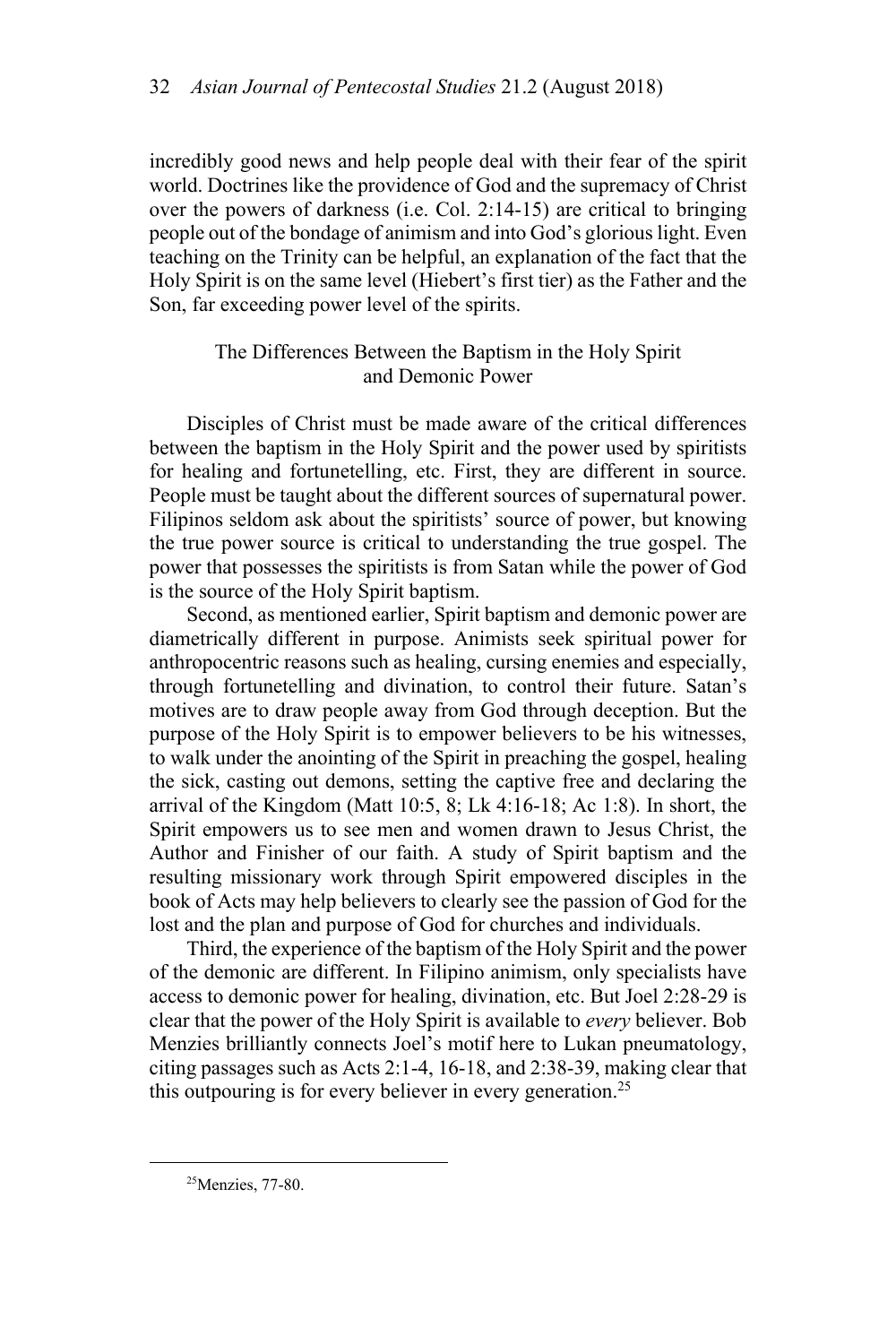Another difference in experience relates to falling down or "falling under the power." For years I wondered why some pastors in the Philippines believe that the evidence of the baptism in the Holy Spirit is being slain in the Spirit. Only recently has it dawned on me that this falling to the floor is what often happens when spiritual practitioners become demon possessed. Apparently these pastors assume that the physical reaction is the same when people become filled with the Holy Spirit. While I have heard accounts of people being slain in Spirit and speaking in tongues at the same time, people need to be taught that being slain in the Spirit is not necessary for and not the same thing as receiving Holy Spirit baptism.

Fourth, another critical difference between Spirit baptism and demonic power is the dynamic of love. Romans 5:5 says, ". . . God has poured out his love into our hearts by the Holy Spirit, whom he has given us." The Apostle Paul exhorts believers to be encouraged by the comfort of God's love, the fellowship of the Spirit and the Lord's tenderness and compassion in order to love one another and be one in spirit and purpose (Phil. 2:1-2). Jesus taught the great commandments–to love God and others (i.e. Lk 10:27 et al).

One day I asked a spiritist if he loved God. He responded by saying that he loved the people in his community that came to him for healing. After affirming his feelings for the people, I restated my question. He had no answer. Indeed. Not only was he missing the love of God, there is also no love between the spiritists and the spirits that empower them. The relationship is purely utilitarian. Once the spirit has completed his work, it leaves the spiritist. The Spirit of God, however, not only pours the love of God in our hearts, he also abides with the believer forever (Jn 14:16). In other words, the Holy Spirit is *sui generis*, wholly other than the demons that possess the spiritists.

The horizontal love relationships with other believers is just as critical, in part because most animists come from group focused cultures. The fellowship of the Spirit, as mentioned above, encourages a loving unity among believers. When they come to Christ, the animists' social group of family and friends may turn against them. Incorporating them into the Body of Christ, where they can be nurtured, cared for and be held accountable, is essential to their walk with God.

The final difference between the baptism in the Holy Spirit and the power encounters animists have with the spirits is the issue of allegiance. The allegiance of the spiritist is to his or her possessing spirit. The allegiance of the ordinary people is to the spiritists or spirit that gives them what they want. But the work of the Holy Spirit in general, and the Baptism in the Holy Spirit in particular, points to an allegiance to Jesus Christ whether or not the Lord gives us what we want. This, more than